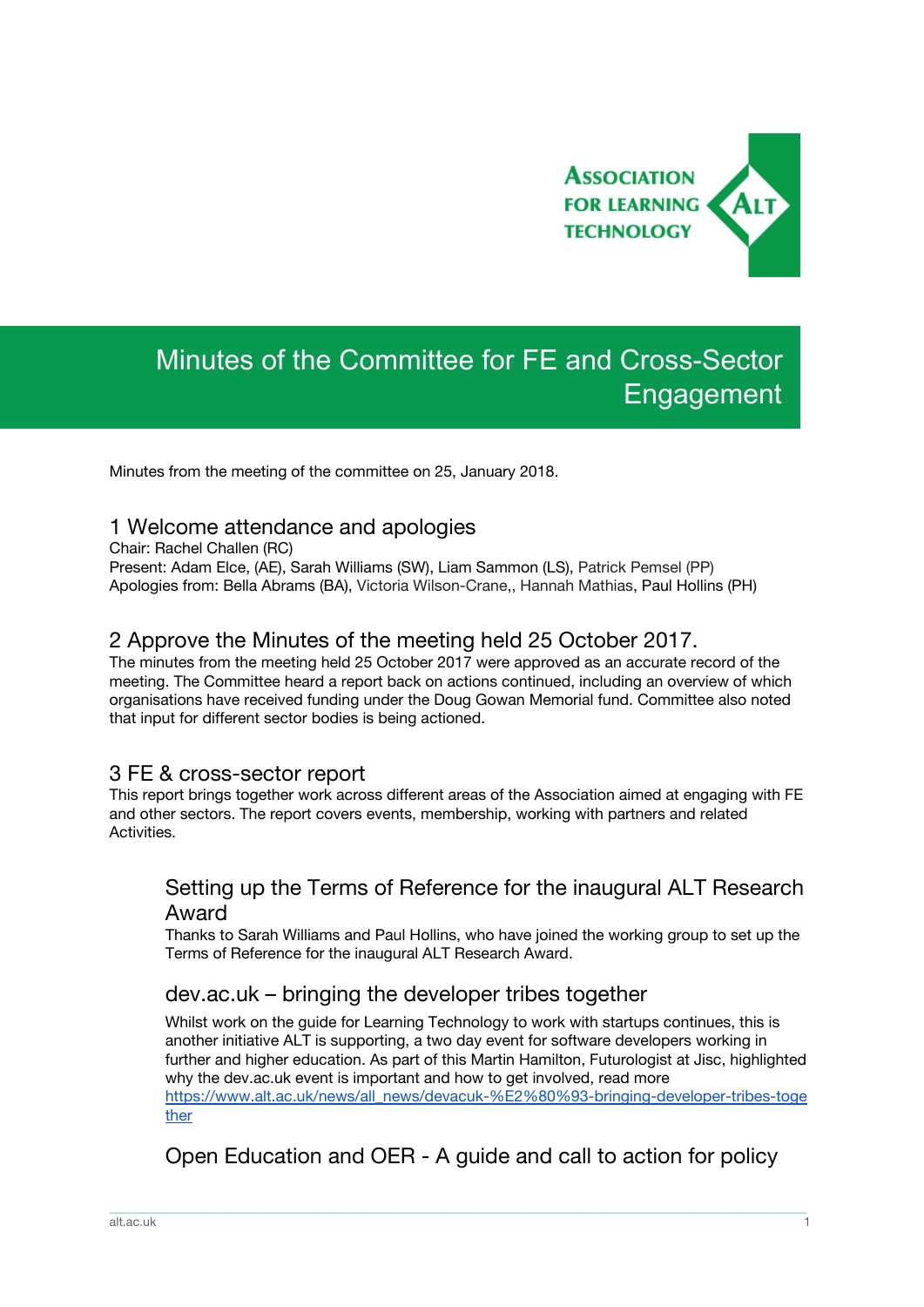## makers

ALT has produced this call to action to highlight to education policy makers and professionals how Open Education and OER can expand inclusive and equitable access to education and lifelong learning, widen participation, and create new opportunities for the next generation of teachers and learners, preparing them to become fully engaged digital citizens.

[https://www.alt.ac.uk/news/all\\_news/open-education-and-oer-guide-and-call-action-policy](https://www.alt.ac.uk/news/all_news/open-education-and-oer-guide-and-call-action-policy-makers)[makers](https://www.alt.ac.uk/news/all_news/open-education-and-oer-guide-and-call-action-policy-makers)

#### Doug Gowan memorial fund for CMALT candidates

The Doug Gowan [memorial](https://www.alt.ac.uk/news/all_news/doug-gowan-memorial-fund-learning-and-skills-cpd-learning-technology-launched) fund for skills and learning CPD supports individuals from the FE, learning and skills sector to achieve CMALT accreditation. Seven individuals have been awarded CMALT places through the fund, with three having submitted portfolios for assessment, and two been awarded CMALT to date. There are 13 funded places still available.

# Blended Learning Essentials and CMALT accreditation

ALT continues to promote CMALT as a pathway to accreditation for **Blended [Learning](https://www.alt.ac.uk/certified-membership/blended-learning-essentials-and-cmalt)** [Essentials](https://www.alt.ac.uk/certified-membership/blended-learning-essentials-and-cmalt) course participants, with a discounted registration rate of £119. A course mapping to the CMALT portfolio is available, as are example portfolios from three of the successful candidates from the 2016 Blended Learning Essentials CMALT pilot group. 8 BLE course participants have gone on to achieve CMALT accreditation to date. Further information: <https://www.alt.ac.uk/certified-membership/blended-learning-essentials-and-cmalt>

# ALT membership offer for BLC member colleges

A a 20% discount on Organisational Membership of ALT and 20% on registration fees for CMALT for groups of 2 or more is available for Blended Learning [Consortium](http://blc-fe.org/members.html) member colleges until 31 July 2018. Full details at: <http://go.alt.ac.uk/2uRR5oh>

## 4 Events and conference report

The Committee welcomed the report from Jane Marsh and excellent progress with events overall. The report covered the period between October 2017 and January 2018, which included the 2017 Winter Conference and looked ahead to September 2018, taking in OER18 and the 2018 Annual Conference.

The Committee particularly welcomed a new collaboration:

TLC Webinars (<https://www.alt.ac.uk/events/teaching-and-learning-conversations-webinar-series> ) ALT are assisting TLC in promoting their webinars 'Teaching and Learning Conversations (TLC)'. We will be setting up a page on the ALT website with information on the programme and links to the Wordpress site and webinar recordings, as well as promoting the series across the ALT community. Some of the TLCs are rewatched hundreds and even thousands of times and have been embedded in courses. We ask for your assistance in sharing information about this webinar series as it becomes available.

# 5 Individual updates from members

Individual discussions from members - these are not usually minuted.

# 6 Items referred to and from other ALT committees or Trustees (see joint report)

The committee noted the shared report from the last round of committee meetings. This committee's contribution to the next shared report will reflect the actions and recommendations minuted here.

\_\_\_\_\_\_\_\_\_\_\_\_\_\_\_\_\_\_\_\_\_\_\_\_\_\_\_\_\_\_\_\_\_\_\_\_\_\_\_\_\_\_\_\_\_\_\_\_\_\_\_\_\_\_\_\_\_\_\_\_\_\_\_\_\_\_\_\_\_\_\_\_\_\_\_\_\_\_\_\_\_\_\_\_\_\_\_\_\_\_\_\_\_\_\_\_\_\_\_\_\_\_\_\_\_\_\_\_\_\_\_\_\_\_\_\_\_\_\_\_\_\_\_\_\_\_\_\_\_\_\_\_\_\_\_\_\_\_\_\_\_\_\_\_\_\_\_\_\_\_